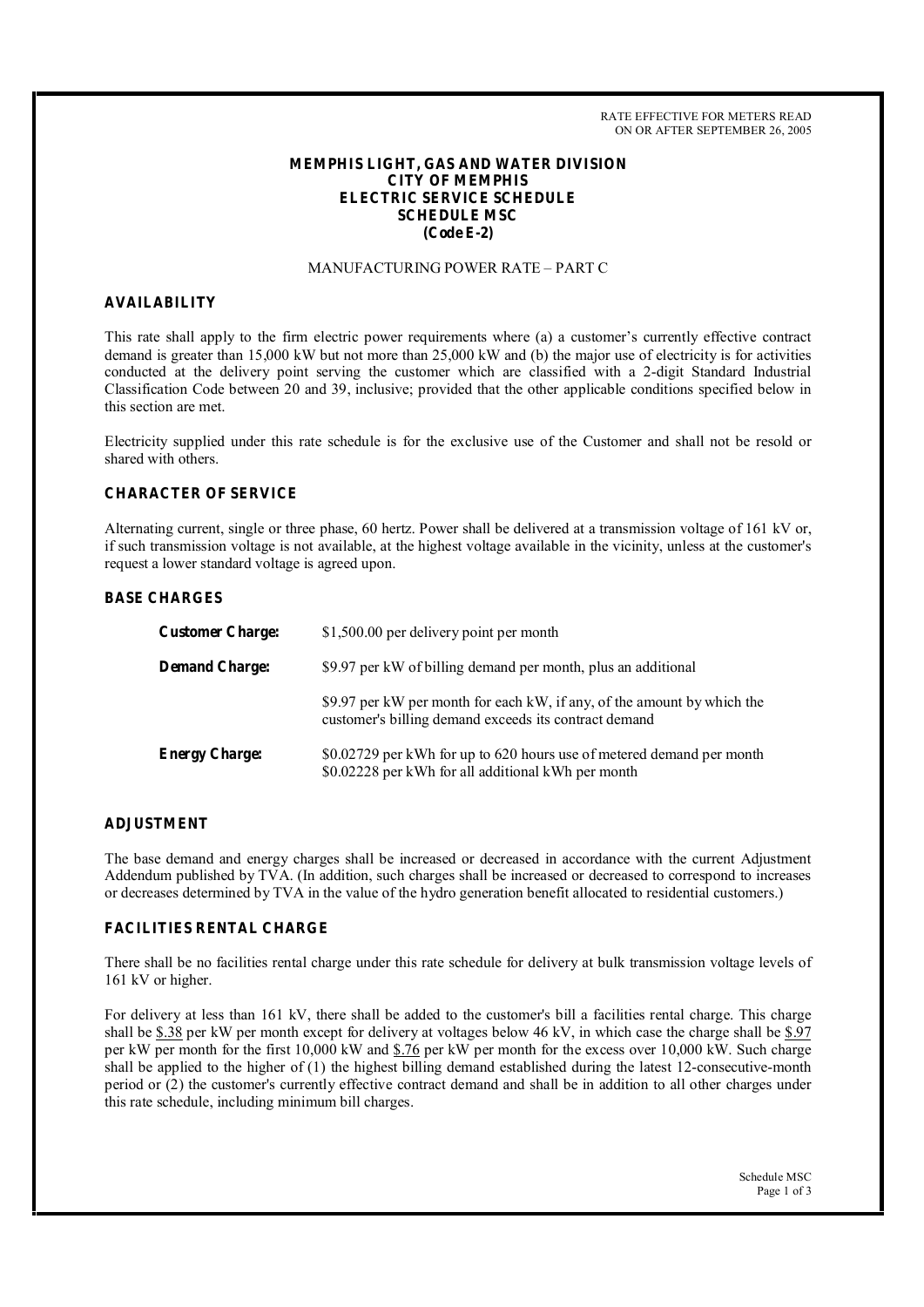# **REACTIVE DEMAND CHARGES**

If the reactive demand (in KVAR) is lagging during the 30-consecutive-minute period beginning or ending on a clock hour of the month in which the customer's highest metered demand occurs, there shall be added to the customer's bill a reactive charge of \$1.45 per KVAR of the amount, if any, by which the reactive demand exceeds 33 percent of such metered demand. If the reactive demand (in KVAR) is leading during the 30-consecutive-minute period beginning or ending on a clock hour of the month in which the customer's lowest metered demand (excluding any metered demands which are less than 25 percent of the highest metered demand) occurs, there shall be added to the customer's bill a reactive charge of  $$1.14$  per KVAR of the amount of reactive demand. Such charges shall be in addition to all other charges under this rate schedule, including minimum bill charges.

## **DETERMINATION OF DEMAND**

Division shall meter the demands in kW of all customers served under this rate schedule. The metered demand for any month shall be the highest average during any 30-consecutive-minute period beginning or ending on a clock hour of the month of the load metered in kW, and such amount shall be used as the billing demand, except that the billing demand for any month shall in no case be less than the sum of (1) 30 percent of the first 5,000 kW and (2) 40 percent of the next 20,000 kW and (3) 50 percent of any kW in excess of 25,000 kW of the higher of the currently effective contract demand or the highest billing demand established during the preceding 12 months.

## **MINIMUM MONTHLY BILL**

The monthly bill under this rate schedule, excluding any facilities rental charges and any reactive charges, shall not be less than the sum of (1) the base customer charge, (2) the base demand charge, as adjusted (but excluding the additional portion thereof applicable to excess of billing demand over contract demand) applied to the customer's billing demand, and (3) the base energy charge, as adjusted, applied to the customer's energy takings.

Division may require minimum bills higher than those stated above.

#### **CONTRACT REQUIREMENT**

Division shall require contracts for all service provided under this rate schedule. The contract shall be for an initial term of at least 5 years and any renewals or extensions of the initial contract shall be for a term of at least 1 year. The contract shall have provision for termination after the initial term upon at least one year's written notice. After 10 years of service, any such contract for the renewal or extension of service may provide for termination upon not less than 9 months' written notice. The customer shall contract for its maximum requirements, which shall not exceed the amount of power capable of being used by customer, and Division shall not be obligated to supply power in greater amount at any time than the customer's currently effective contract demand. If the customer uses any power other than that supplied by Division under this rate schedule, the contract may include other special provisions. The rate schedule in any power contract shall be subject to adjustment, modification, change, or replacement from time to time as provided under the power contract between Division and TVA.

## **PAYMENT**

Above rates and charges are net. In the event that any bill is not paid on or before the delinquent date shown on bill, there shall be added to the bill an amount equal to 5 percent on the first \$250.00 of the bill plus one percent on any portion of the bill exceeding \$250.00; to any amount remaining unpaid 30 days after the delinquent date of the bill, there shall be added a penalty of one percent, and an additional one percent shall be added at the end of each successive 30-day period until the amount is paid in full.

## **SINGLE-POINT DELIVERY**

The charges under this rate schedule are based upon the supply of service through a single delivery and metering point, and at a single voltage. If service is supplied to the same customer through more than one point of delivery or at different voltages, the supply of service at each delivery and metering point and at each different voltage shall be separately metered and billed.